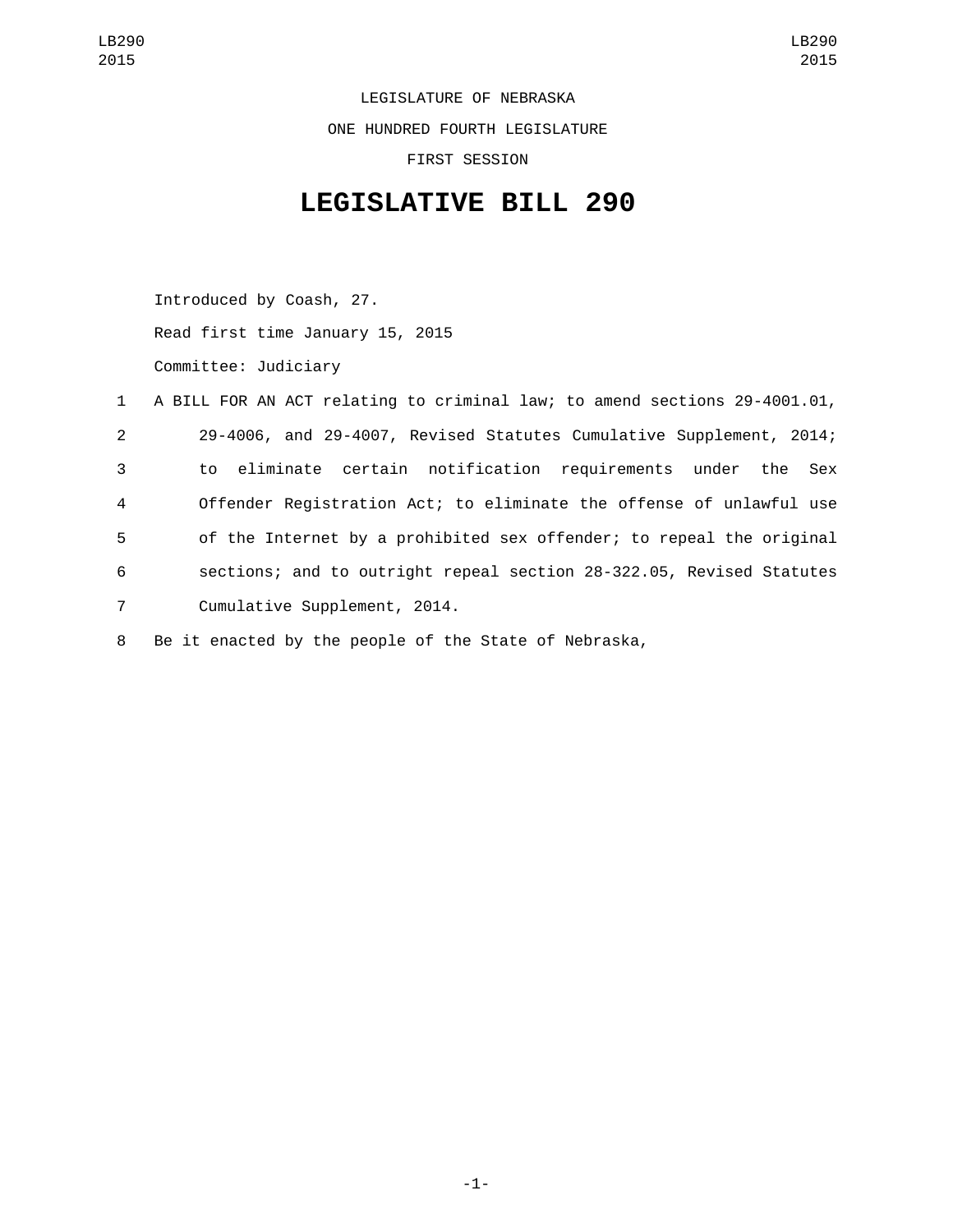Section 1. Section 29-4001.01, Revised Statutes Cumulative 2 Supplement, 2014, is amended to read:

29-4001.01 For purposes of the Sex Offender Registration Act:

 (1) Aggravated offense means any registrable offense under section 29-4003 which involves the penetration of, direct genital touching of, oral to anal contact with, or oral to genital contact with (a) a victim age thirteen years or older without the consent of the victim, (b) a victim under the age of thirteen years, or (c) a victim who the sex offender knew or should have known was mentally or physically incapable of resisting or appraising the nature of his or her conduct;

 (2) Blog means a web site contained on the Internet that is created, maintained, and updated in a log, journal, diary, or newsletter format by an individual, group of individuals, or corporate entity for the purpose of conveying information or opinions to Internet users who visit their 15 web site;

 (3) Chat room means a web site or server space on the Internet or communication network primarily designated for the virtually instantaneous exchange of text or voice transmissions or computer file attachments amongst two or more computers or electronic communication 20 device users;

 (4) Chat room identifiers means the username, password, symbol, image, or series of symbols, letters, numbers, or text characters used by a chat room participant to identify himself or herself in a chat room or to identify the source of any content transmitted from a computer or electronic communication device to the web site or server space upon 26 which the chat room is dedicated;

 (2 5) DNA sample has the same meaning as in section 29-4103; (6) Domain name means a series of text-based symbols, letters, numbers, or text characters used to provide recognizable names to numerically addressed Internet resources that are registered by the Internet Corporation for Assigned Names and Numbers;

-2-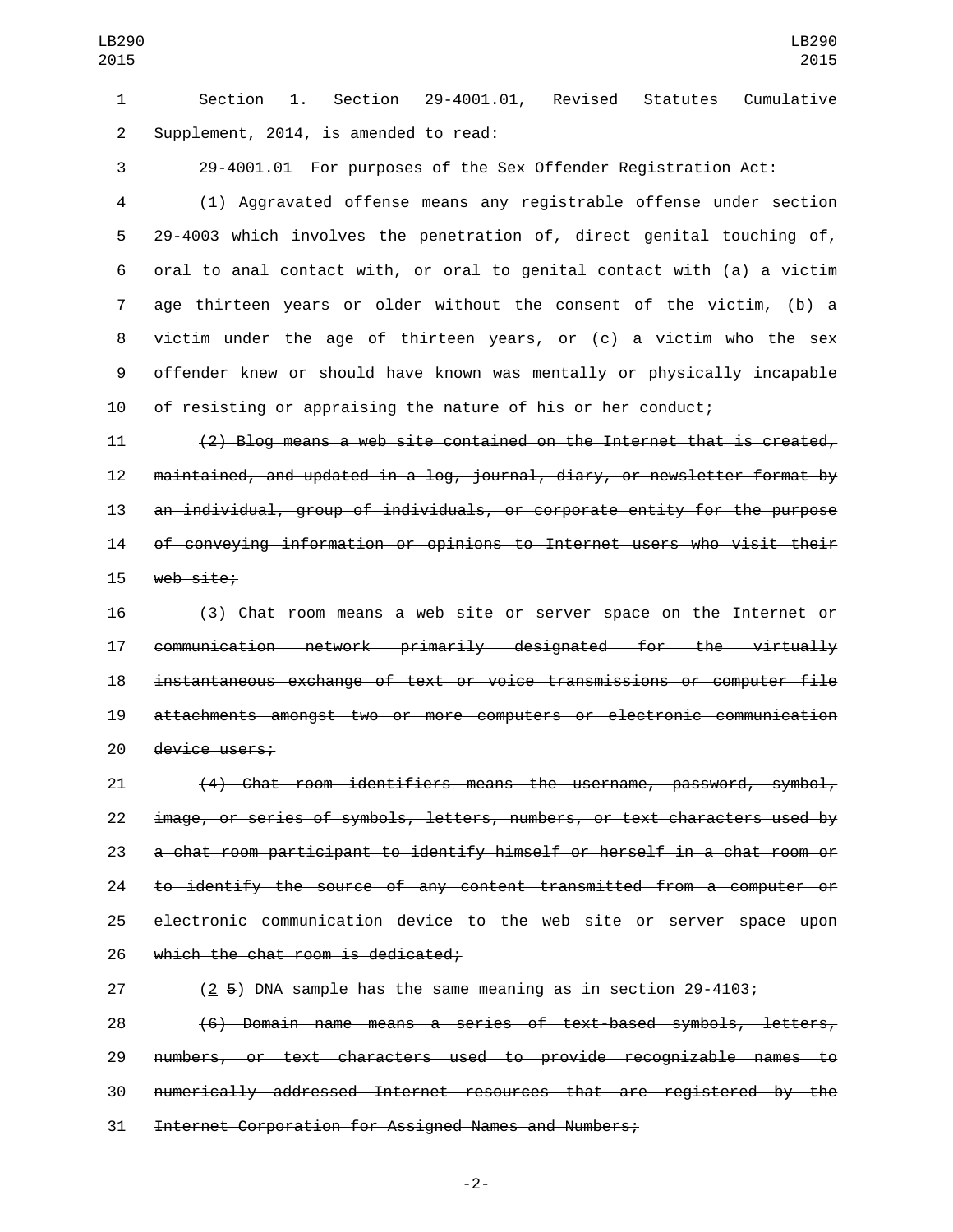(7) Email means the exchange of electronic text messages and computer file attachments between computers or other electronic communication devices over a communications network, such as a local area 4 computer network or the Internet;

 (8) Email address means the string of letters, numbers, and symbols used to specify the source or destination of an email message that is 7 transmitted over a communication network;

 (3 9) Habitual living location means any place that an offender may stay for a period of more than three days even though the sex offender maintains a separate permanent address or temporary domicile;

 (10) Instant messaging means a direct, dedicated, and private communication service, accessed with a computer or electronic communication device, that enables a user of the service to send and receive virtually instantaneous text transmissions or computer file attachments to other selected users of the service through the Internet 16 or a computer communications network;

 (11) Instant messaging identifiers means the username, password, symbol, image, or series of symbols, letters, numbers, images, or text characters used by an instant messaging user to identify their presence to other instant messaging users or the source of any content sent from their computer or electronic communication device to another instant 22 messaging user;

(4 12) Minor means a person under eighteen years of age;

 (13) Social networking web site means a web page or collection of web sites contained on the Internet (a) that enables users or subscribers to create, display, and maintain a profile or Internet domain containing biographical data, personal information, photos, or other types of media, (b) that can be searched, viewed, or accessed by other users or visitors to the web site, with or without the creator's permission, consent, invitation, or authorization, and (c) that may permit some form of communication, such as direct comment on the profile page, instant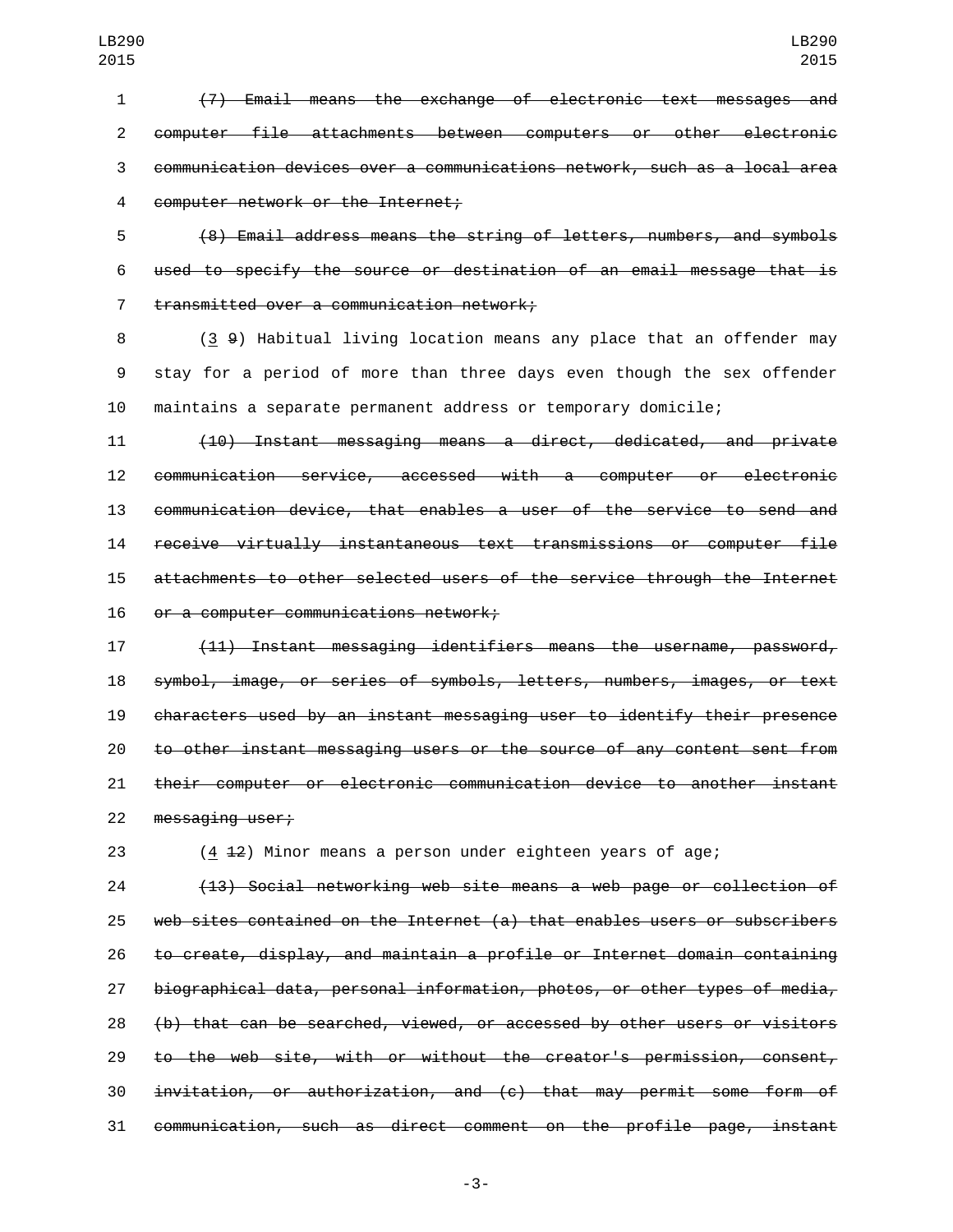messaging, or email, between the creator of the profile and users who 2 have viewed or accessed the creator's profile;

 (5 14) State DNA Data Base means the data base established pursuant 4 to section  $29-4104$ ; and

 (6 15) Temporary domicile means any place at which the person actually lives or stays for a period of at least three working days.

 Sec. 2. Section 29-4006, Revised Statutes Cumulative Supplement, 8 2014, is amended to read:

 29-4006 (1) Registration information required by the Sex Offender Registration Act shall be entered into a data base in a format approved by the sex offender registration and community notification division of the Nebraska State Patrol and shall include, but not be limited to, the 13 following information:

 (a) The legal name and all aliases which the person has used or 15 under which the person has been known;

(b) The person's date of birth and any alias dates of birth;

17 (c) The person's social security number;

 (d) The address of each residence at which the person resides, has a temporary domicile, has a habitual living location, or will reside;

 (e) The name and address of any place where the person is an employee or will be an employee, including work locations without a 22 single worksite;

 (f) The name and address of any place where the person is a student 24 or will be a student;

 (g) The license plate number and a description of any vehicle owned or operated by the person and its regular storage location;

 (h) The person's motor vehicle operator's license number, including the person's valid motor vehicle operator's license or state 29 identification card submitted for photocopying;

 (i) The person's original travel and immigration documents submitted 31 for photocopying;

-4-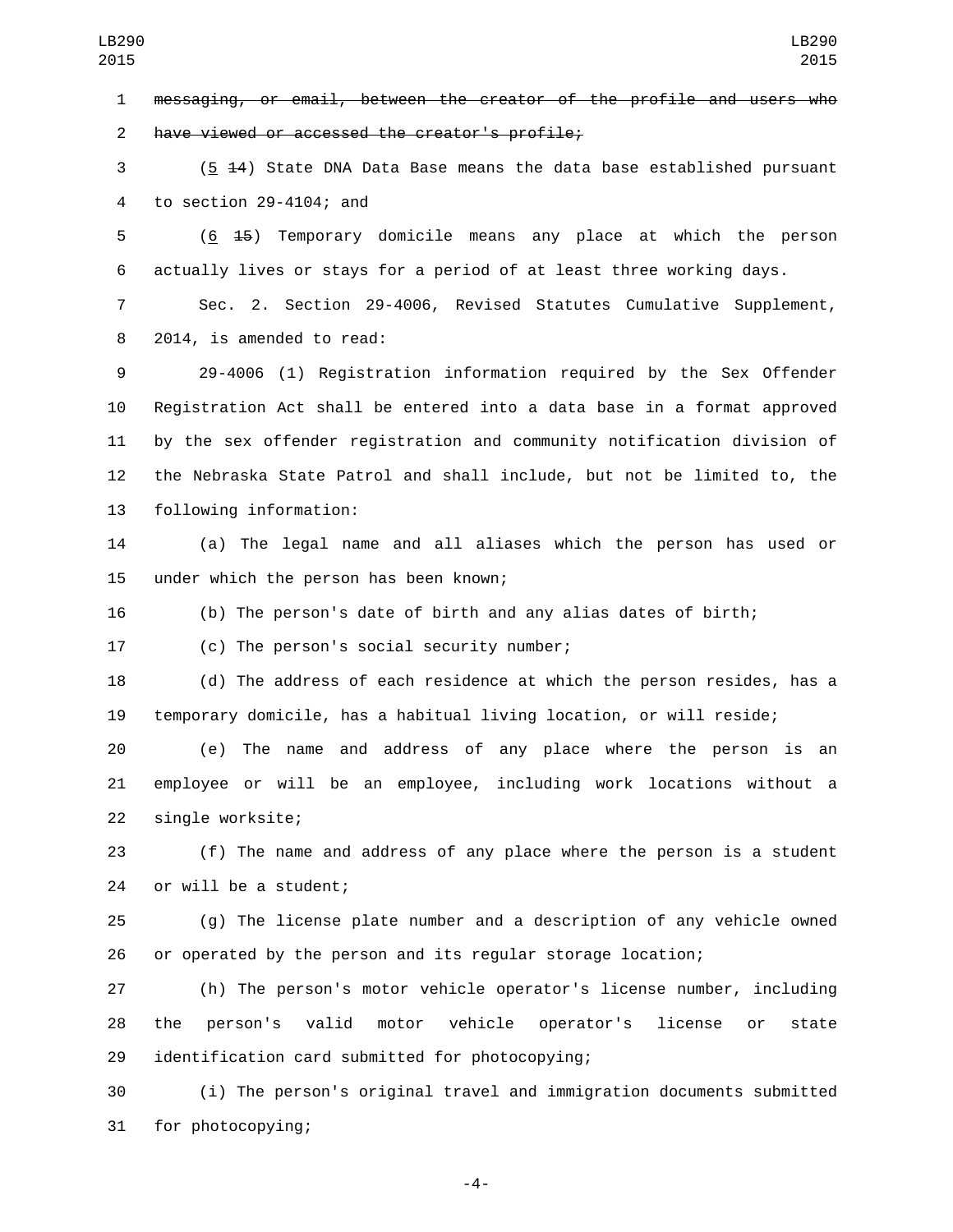(j) The person's original professional licenses or certificates 2 submitted for photocopying;

 (k) The person's remote communication device identifiers and addresses, including, but not limited to, all global unique identifiers, serial numbers, Internet protocol addresses, telephone numbers, and 6 account numbers specific to the device;

( $k \neq 1$ ) The person's telephone numbers;

8 (1 m) A physical description of the person;

 (m n) A digital link to the text of the provision of law defining the criminal offense or offenses for which the person is registered under 11 the act;

 (n o) Access to the criminal history of the person, including the date of all arrests and convictions, the status of parole, probation, or supervised release, registration status, and the existence of any 15 outstanding arrest warrants for the person;

(o  $\theta$ ) A current photograph of the person;

(p q) A set of fingerprints and palm prints of the person; and

18  $(g \neq)$  A DNA sample of the person<u>.</u>  $\div$  and

 (s) All email addresses, instant messaging identifiers, chat room identifiers, global unique identifiers, and other Internet communication identifiers that the person uses or plans to use, all domain names registered by the registrant, and all blogs and Internet sites maintained by the person or to which the person has uploaded any content or posted 24 any messages or information.

 $(2)$  When the person provides any information under subdivision  $(1)$  (k) or (s) of this section, the registrant shall sign a consent form, provided by the law enforcement agency receiving this information, 28 authorizing the:

 (a) Search of all the computers or electronic communication devices 30 possessed by the person; and

(b) Installation of hardware or software to monitor the person's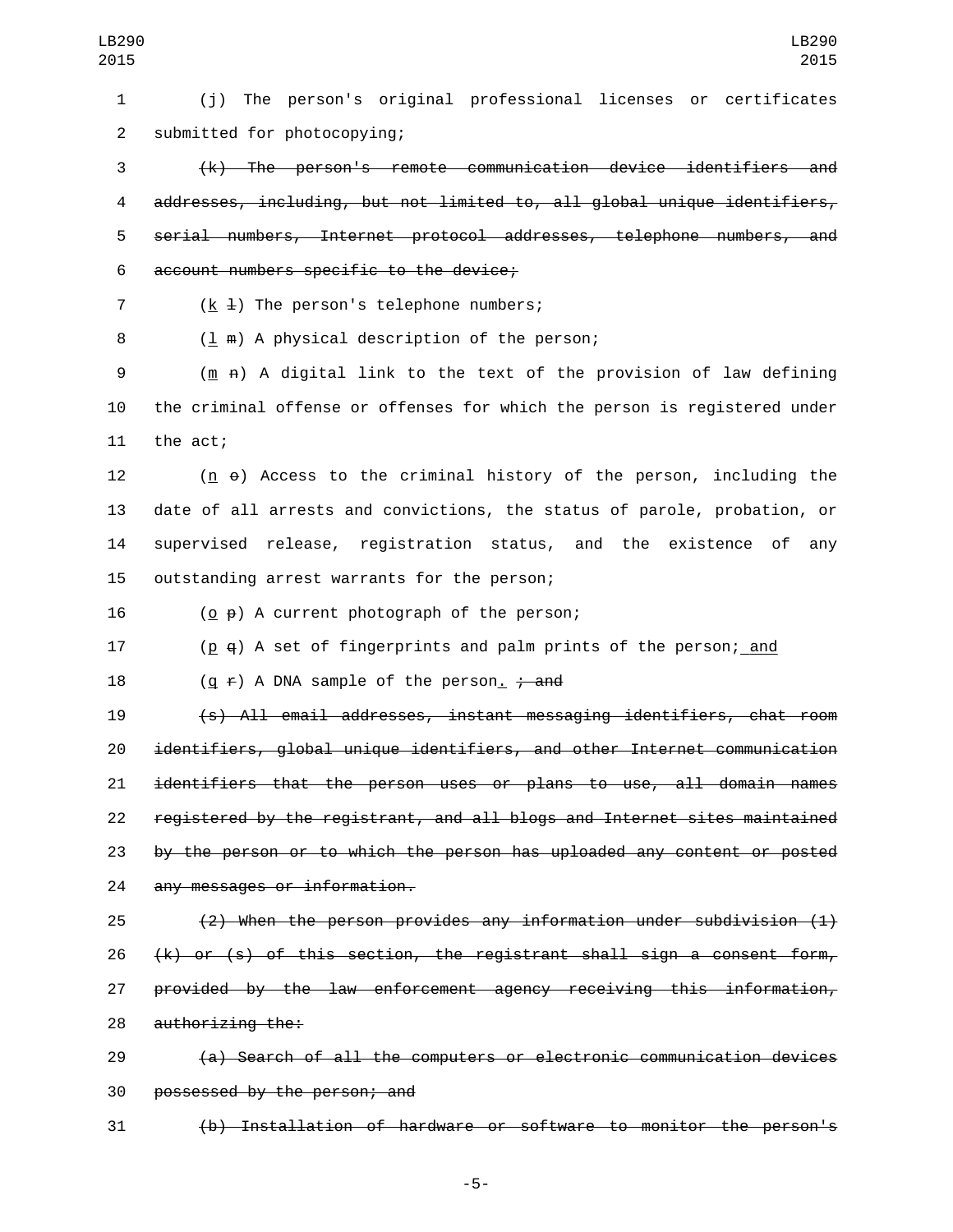Internet usage on all the computers or electronic communication devices

2 possessed by the person.

 (3) Except as provided in section 29-4005, the registration information shall be verified as provided in subsections (4), (5), and (6) of this section for the duration of the registration period. The person shall appear in person for such verification at the office of the sheriff of the county in which he or she resides, has a temporary domicile, or is habitually living for purposes of accepting verifications and shall have his or her photograph and fingerprints taken upon request 10 of verification personnel.

 (4) A person required to register under the act for fifteen years shall report every twelve months in the month of his or her birth, in person, to the office of the sheriff of the county in which he or she resides for purposes of accepting verifications, regardless of the original registration month. The sheriff shall submit such verification information to the sex offender registration and community notification division of the Nebraska State Patrol on the day it is received and in a manner prescribed by the Nebraska State Patrol for such purpose.

 (5) A person required to register under the act for twenty-five years shall report, in person, every six months to the office of the sheriff of the county in which he or she resides for purposes of accepting verification. The person shall report, in person, in the month of his or her birth and in the sixth month following the month of his or her birth, regardless of the original registration month. The sheriff shall submit such verification information to the sex offender registration and community notification division of the Nebraska State Patrol on the day it is received and in a manner prescribed by the 28 Nebraska State Patrol for such purpose.

 (6) A person required to register under the act for life shall report, in person, every three months to the office of the sheriff of the county in which he or she resides for purposes of accepting verification.

-6-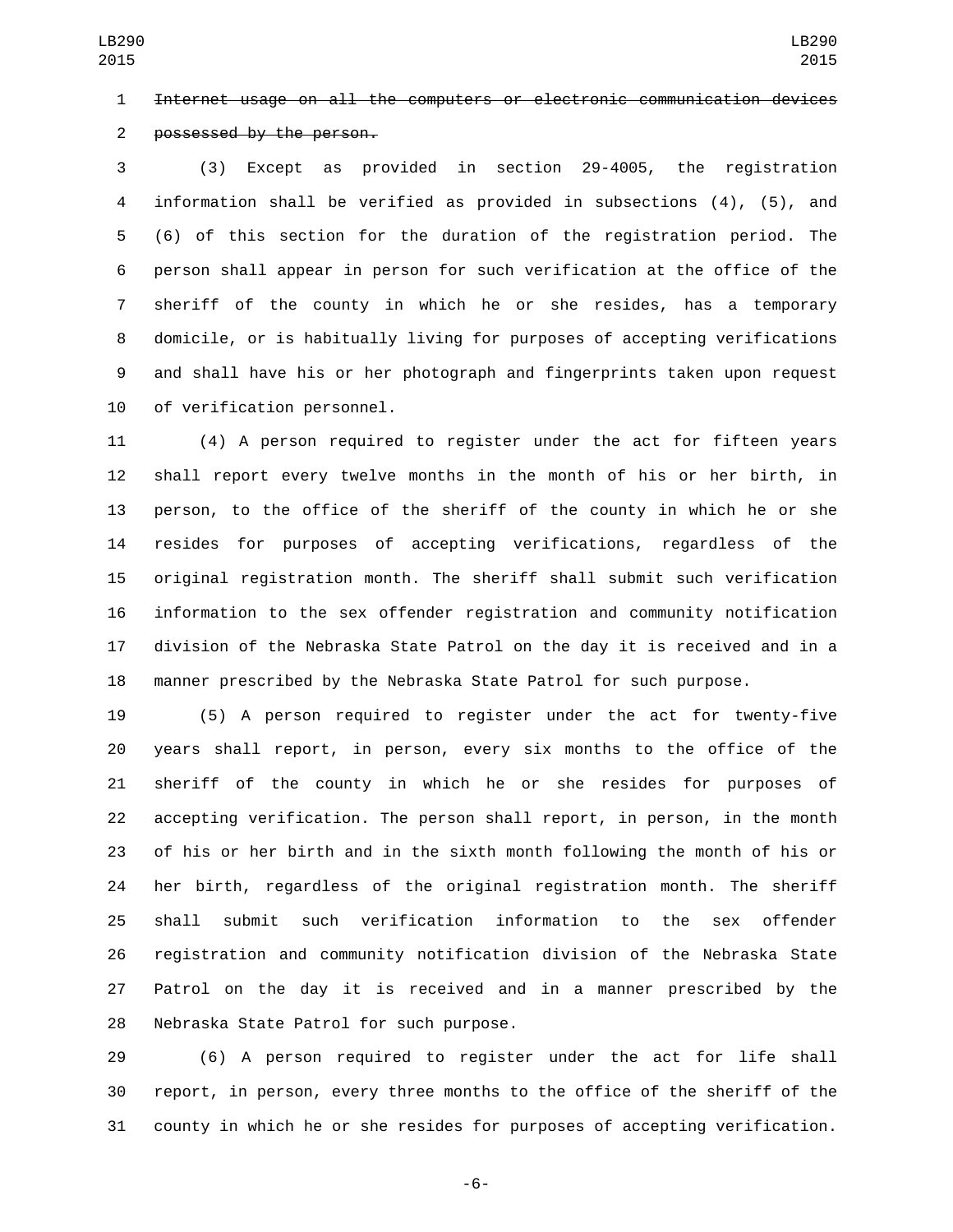The person shall report, in person, in the month of his or her birth and every three months following the month of his or her birth, regardless of the original registration month. The sheriff shall submit such verification information to the sex offender registration and community notification division of the Nebraska State Patrol on the day it is received and in a manner prescribed by the Nebraska State Patrol for such 7 purpose.

 (7) The verification form shall be signed by the person required to register under the act and state whether the address last reported to the 10 division is still correct.

 (8) Upon receipt of registration and confirmation of the registry requirement, the sex offender registration and community notification division of the Nebraska State Patrol shall notify the person by certified mail of his or her registry duration and verification schedule.

 (9) If the person required to register under the act fails to report in person as required in subsection (4), (5), or (6) of this section, the 17 person shall be in violation of this section.

 (10) If the person required to register under the act falsifies the registration or verification information or form or fails to provide or timely update law enforcement of any of the information required to be provided by the Sex Offender Registration Act, the person shall be in 22 violation of this section.

 (11) The verification requirements of a person required to register under the act shall not apply during periods of such person's incarceration or inpatient civil commitment. Verification shall be resumed as soon as such person is placed on any type of supervised release, parole, or probation or outpatient civil commitment or is released from incarceration or civil commitment. Prior to any type of release from incarceration or inpatient civil commitment, the person shall report a change of address, in writing, to the sheriff of the county in which he or she is incarcerated and the sheriff of the county

-7-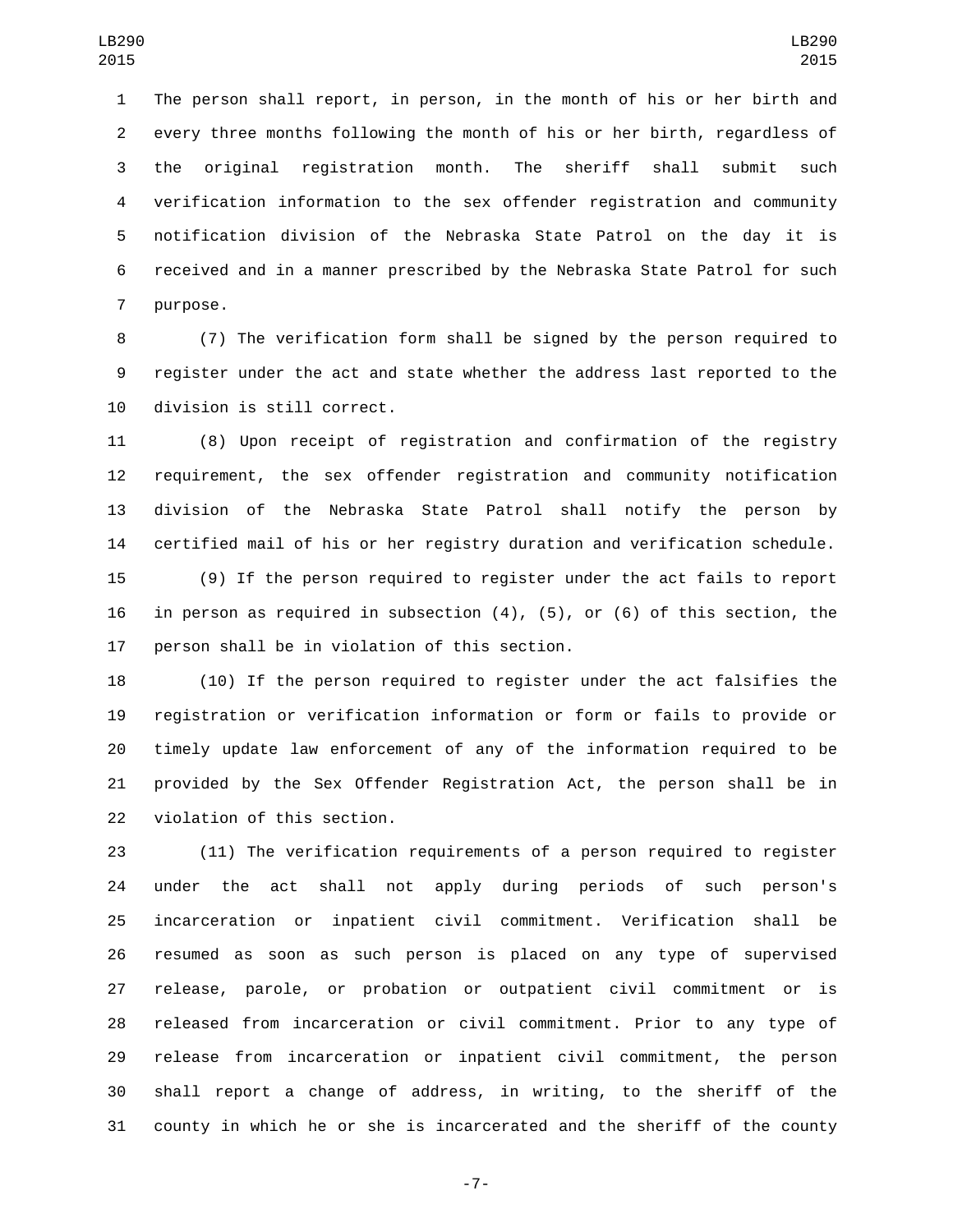in which he or she resides, has a temporary domicile, or has a habitual living location. The sheriff shall submit the change of address to the sex offender registration and community notification division of the Nebraska State Patrol on the day it is received and in a manner prescribed by the Nebraska State Patrol for such purpose.

 (12) Any person required to register under the act shall, in person, inform the sheriff of any legal change in name within three working days after such change and provide a copy of the legal documentation supporting the change in name. The sheriff shall submit the information to the sex offender registration and community notification division of the Nebraska State Patrol, in writing, immediately after receipt of the information and in a manner prescribed by the Nebraska State Patrol for 13 such purpose.

 (13) Any person required to register under the Sex Offender Registration Act shall inform the sheriff with whom he or she is required to register of any changes in or additions to such person's list of email addresses, instant messaging identifiers, chat room identifiers, global unique identifiers, and other Internet communication identifiers that the registrant uses or plans to use, all domain names registered by the person, and all blogs and Internet web sites maintained by the person or to which the person has uploaded any content or posted any messages or information, in writing, by the next working day. The sheriff receiving this updated information shall submit the information to the sex offender registration and community notification division of the Nebraska State Patrol, in writing, by the next working day after receipt of the 26 information.

 (13 14) At any time that a person required to register under the act violates the registry requirements and cannot be located, the registry information shall reflect that the person has absconded, a warrant shall be sought for the person's arrest, and the United States Marshals Service 31 shall be notified.

-8-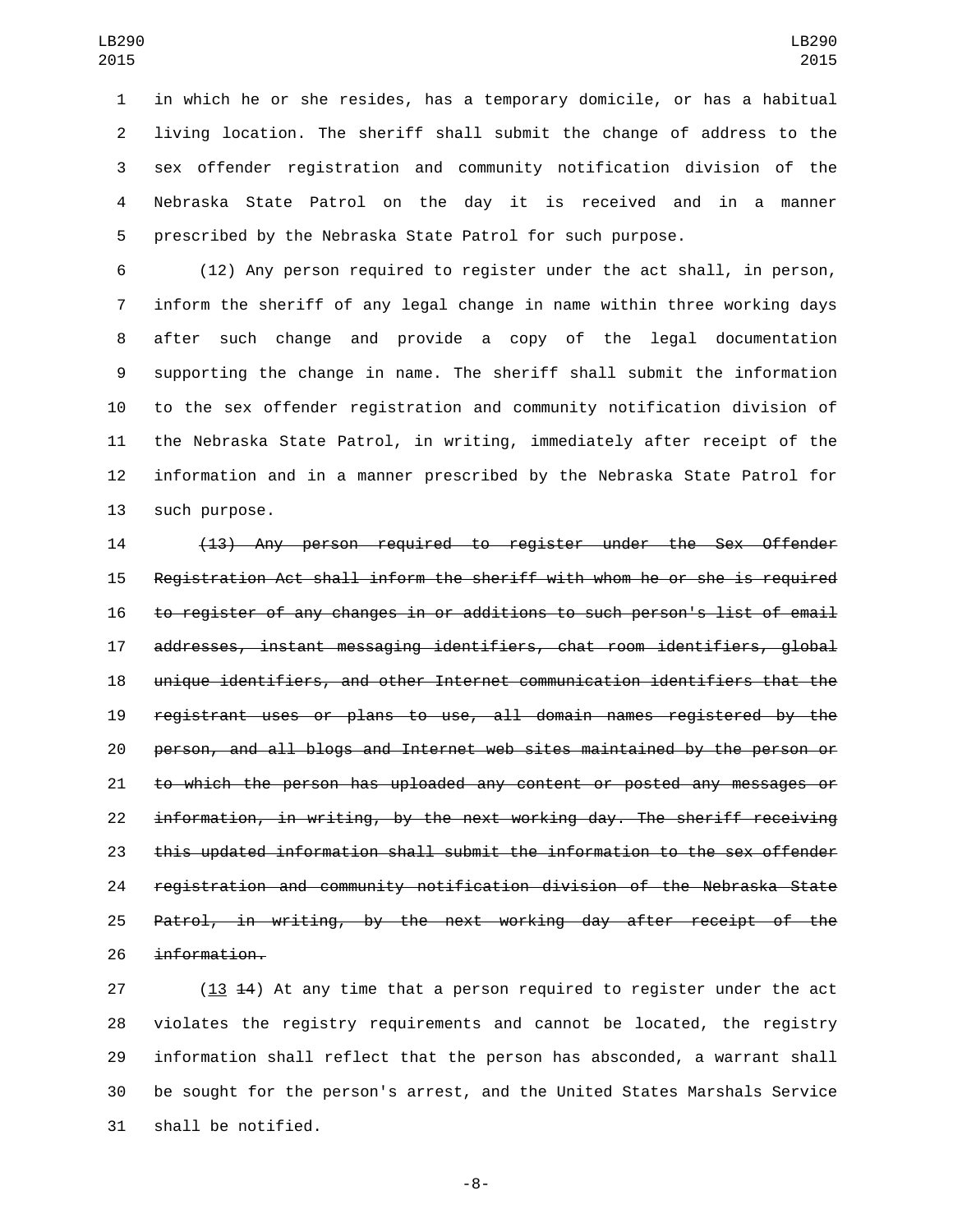Sec. 3. Section 29-4007, Revised Statutes Cumulative Supplement, 2 2014, is amended to read:

 29-4007 (1) When sentencing a person convicted of a registrable 4 offense under section 29-4003, the court shall:

 (a) Provide written notification of the duty to register under the Sex Offender Registration Act at the time of sentencing to any defendant who has pled guilty or has been found guilty of a registrable offense under section 29-4003. The written notification shall:

 (i) Inform the defendant of whether or not he or she is subject to the act, the duration of time he or she will be subject to the act, and that he or she shall report to a location designated by the Nebraska State Patrol for purposes of accepting such registration within three working days after the date of the written notification to register;

 (ii) Inform the defendant that if he or she moves to another address within the same county, he or she must report to the county sheriff of the county in which he or she is residing within three working days 17 before his or her move;

 (iii) Inform the defendant that if he or she no longer has a residence, temporary domicile, or habitual living location, he or she shall report such change in person to the sheriff of the county in which he or she is located within three working days after such change in residence, temporary domicile, or habitual living location;

 (iv) Inform the defendant that if he or she moves to another county in the State of Nebraska, he or she must notify, in person, the county sheriff of the county in which he or she had been last residing, had a temporary domicile, or had a habitual living location and the county sheriff of the county in which he or she is residing, has a temporary domicile, or is habitually living of his or her current address. The notice must be given within three working days before his or her move;

 (v) Inform the defendant that if he or she moves to another state, he or she must report, in person, the change of address to the county

-9-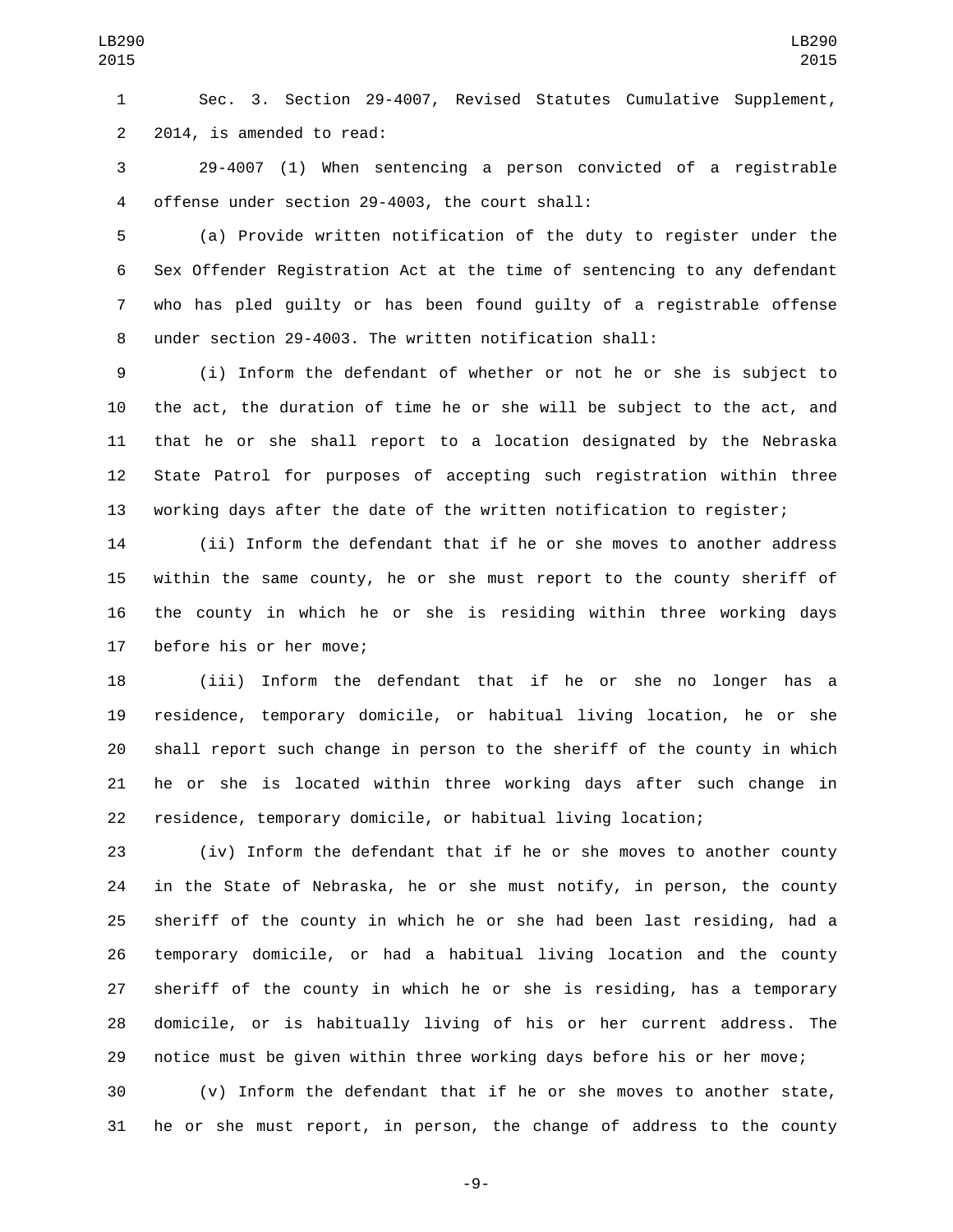sheriff of the county in which he or she has been residing, has had a temporary domicile, or has had a habitual living location and must comply with the registration requirements of the state to which he or she is moving. The notice must be given within three working days before his or 5 her move;

 (vi) Inform the defendant that he or she shall (A) inform the sheriff of the county in which he or she resides, has a temporary domicile, or is habitually living, in person, of each educational institution at which he or she is employed, carries on a vocation, or attends school, within three working days after such employment or attendance, and (B) notify the sheriff of any change in such employment or attendance status of such person at such educational institution, 13 within three working days;

 (vii) Inform the defendant that he or she shall (A) inform the sheriff of the county in which the employment site is located, in person, of the name and address of any place where he or she is or will be an employee, within three working days after such employment, and (B) inform the sheriff of the county in which the employment site is located, in 19 person, of any change in his or her employment;

 (viii) Inform the defendant that if he or she goes to another state to work or goes to another state as a student and still resides, has a temporary domicile, or has a habitual living location in this state, he or she must comply with the registration requirements of both states;

 (ix) Inform the defendant that fingerprints, palm prints, a DNA sample if not previously collected, and a photograph will be obtained by any registering entity in order to comply with the registration 27 requirements;

 (x) Inform the defendant of registry and verification locations; and (xi) Inform the defendant of the reduction request requirements, if 30 eligible, under section 29-4005;

(xii) Inform the defendant that he or she must provide a list to all

-10-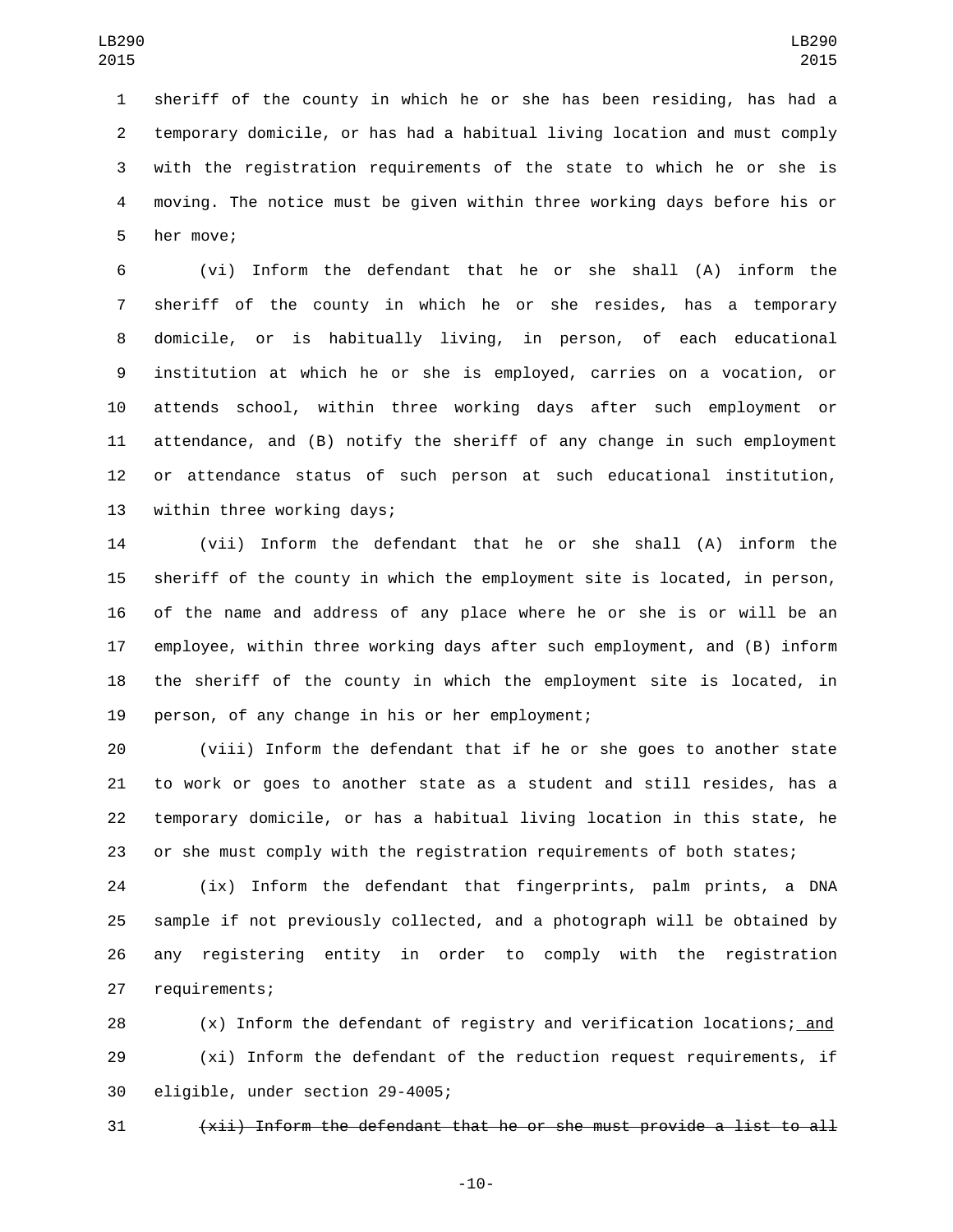sheriffs with whom he or she must register of all email addresses, instant messaging identifiers, chat room identifiers, global unique identifiers, and other Internet communication identifiers that the defendant uses or plans to use, all domain names registered by the defendant, and all blogs and Internet web sites maintained by the defendant or to which the defendant has uploaded any content or posted 7 any messages or information;

 (xiii) Inform the defendant that he or she is required to inform the sheriff with whom he or she is required to register of any changes in or additions to his or her list of email addresses, instant messaging identifiers, chat room identifiers, global unique identifiers, and other Internet communication identifiers that the defendant uses or plans to use, all domain names registered by the defendant, and all blogs and Internet web sites maintained by the defendant or to which the defendant has uploaded any content or posted any messages or information, in writing, by the next working day after such change or addition; and

 (xiv) Inform the defendant that throughout the applicable registration period, if applicable, he or she is prohibited from accessing or using any Internet social networking web site or any instant messaging or chat room service that has the likelihood of allowing the defendant to have contact with any child who is under the age of eighteen years if the defendant has been convicted and is currently being 23 sentenced for:

(A) Kidnapping of a minor pursuant to section 28-313;

 (B) False imprisonment of a minor pursuant to section 28-314 or 26 28-315;

 (C) Sexual assault in the first degree pursuant to subdivision (1) 28  $\left\{ \epsilon \right\}$  of section 28-319 or sexual assault of a child in the first degree 29 pursuant to section  $28-319.01$ ;

 (D) Sexual assault of a child in the second or third degree pursuant to section  $28 - 320.01$ ;

-11-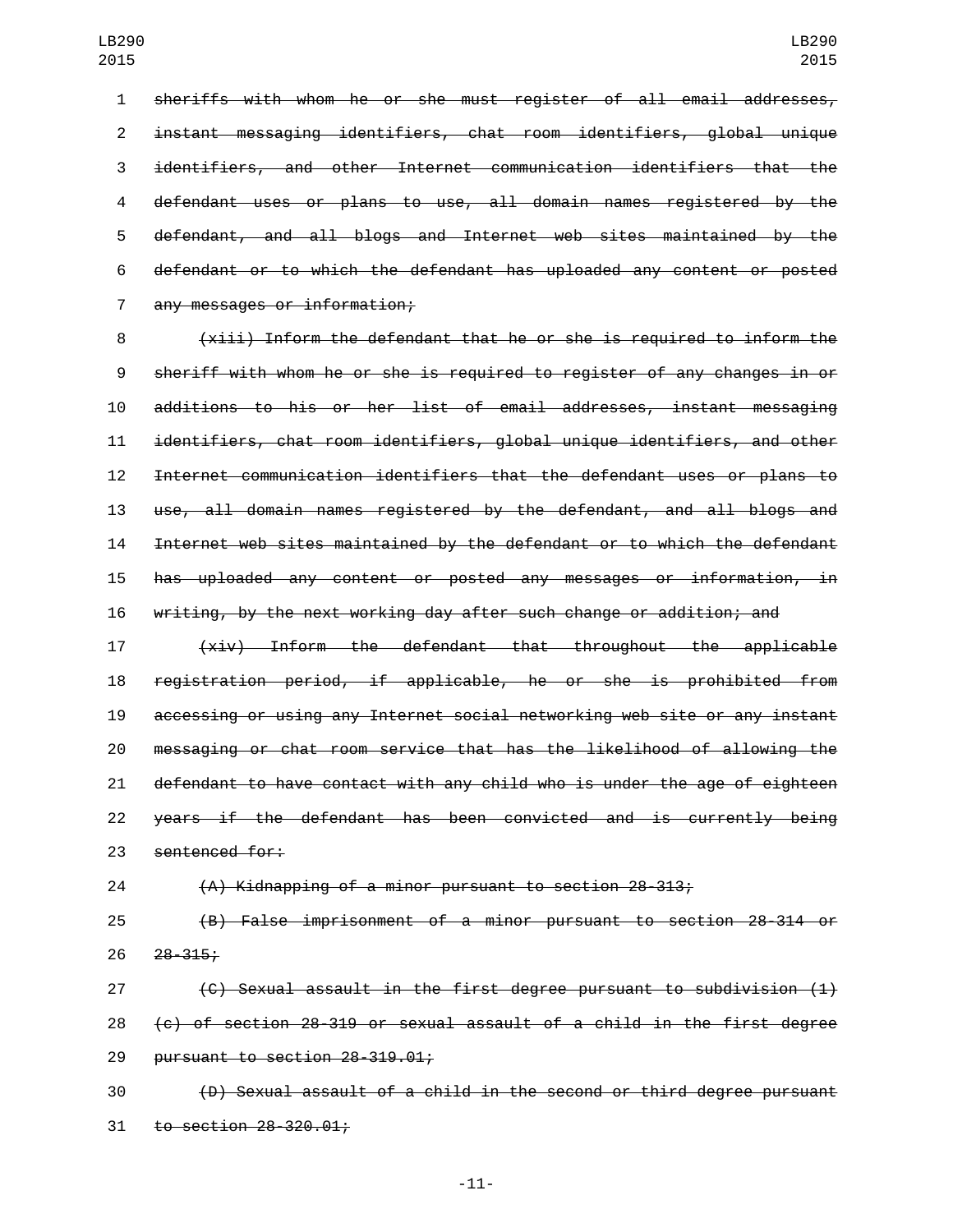| ט⊥ט׳           | לד∂∠                                                                      |
|----------------|---------------------------------------------------------------------------|
| $\mathbf{1}$   | (E) Incest of a minor pursuant to section 28-703;                         |
| $\overline{2}$ | (F) Visual depiction of sexually explicit conduct of a child              |
| 3              | pursuant to section 28-1463.03 or 28-1463.05;                             |
| 4              | (G) Knowingly possessing any visual depiction of sexually explicit        |
| 5              | conduct pursuant to section 28-813.01;                                    |
| 6              | (H) Criminal child enticement pursuant to section 28-311;                 |
| $\overline{7}$ | (I) Child enticement by means of an electronic communication device       |
| 8              | pursuant to section 28-320.02;                                            |
| 9              | (J) Enticement by electronic communication device pursuant to             |
| 10             | section 28-833; or                                                        |
| 11             | (K) Any attempt or conspiracy to commit an offense listed in              |
| 12             | subdivisions $(1)(a)(xiv)(A)$ through $(1)(a)(xiv)(J)$ of this section;   |
| 13             | (b) Require the defendant to read and sign a form stating that the        |
| 14             | duty of the defendant to register under the Sex Offender Registration Act |
| 15             | has been explained;                                                       |
| 16             | (c) Retain a copy of the written notification signed<br>by<br>the         |
| 17             | defendant; and                                                            |
| 18             | (d) Provide a copy of the signed, written notification, the judgment      |
| 19             | and sentence, the information or amended information, and the journal     |
| 20             | entry of the court to the county attorney, the defendant, the sex         |
| 21             | offender registration and community notification division of the Nebraska |
| 22             | State Patrol, and the county sheriff of the county in which the defendant |
| 23             | resides, has a temporary domicile, or has a habitual living location.     |
| 24             | (2) When a person is convicted of a registrable offense under             |
| 25             | section 29-4003 and is not subject to immediate incarceration upon        |
| 26             | sentencing, prior to being released by the court, the sentencing court    |
| 27             | shall ensure that the defendant is registered by a Nebraska State Patrol  |
| 28             | office or other location designated by the patrol for purposes of         |
| 29             | accepting registrations.                                                  |
| 30             | $(3)(a)$ The Department of Correctional Services or a city or county      |
| 31             | correctional or jail facility shall provide written notification of the   |

-12-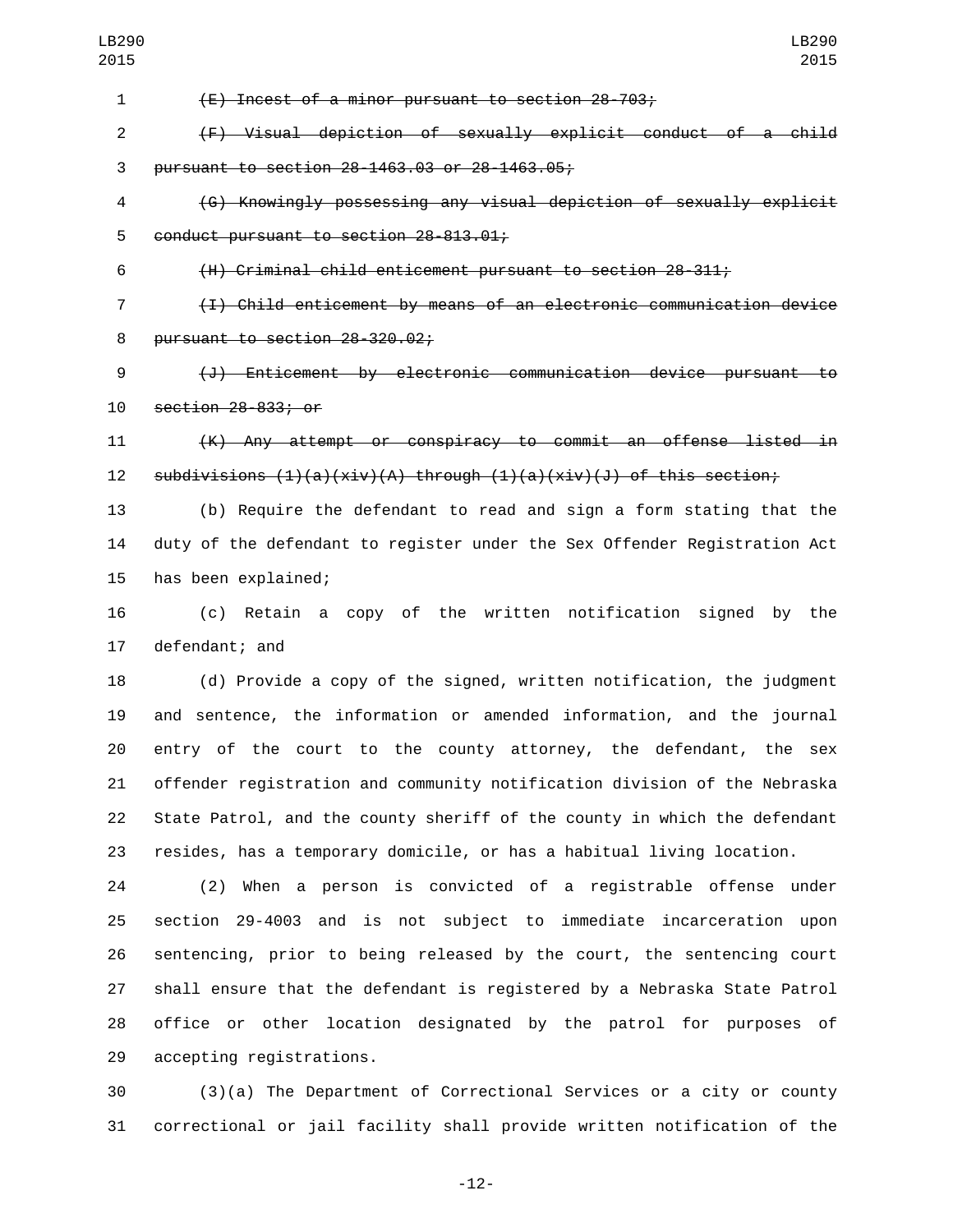duty to register pursuant to the Sex Offender Registration Act to any person committed to its custody for a registrable offense under section 29-4003 prior to the person's release from incarceration. The written notification shall:4

 (i) Inform the person of whether or not he or she is subject to the act, the duration of time he or she will be subject to the act, and that he or she shall report to a location designated by the Nebraska State Patrol for purposes of accepting such registration within three working days after the date of the written notification to register;

 (ii) Inform the person that if he or she moves to another address within the same county, he or she must report all address changes, in person, to the county sheriff of the county in which he or she has been residing within three working days before his or her move;

 (iii) Inform the defendant that if he or she no longer has a residence, temporary domicile, or habitual living location, he or she shall report such change in person to the sheriff of the county in which he or she is located within three working days after such change in residence, temporary domicile, or habitual living location;

 (iv) Inform the person that if he or she moves to another county in the State of Nebraska, he or she must notify, in person, the county sheriff of the county in which he or she had been last residing, had a temporary domicile, or had a habitual living location and the county sheriff of the county in which he or she is residing, has a temporary domicile, or is habitually living of his or her current address. The notice must be given within three working days before his or her move;

 (v) Inform the person that if he or she moves to another state, he or she must report, in person, the change of address to the county sheriff of the county in which he or she has been residing, has had a temporary domicile, or has been habitually living and must comply with the registration requirements of the state to which he or she is moving. The report must be given within three working days before his or her

-13-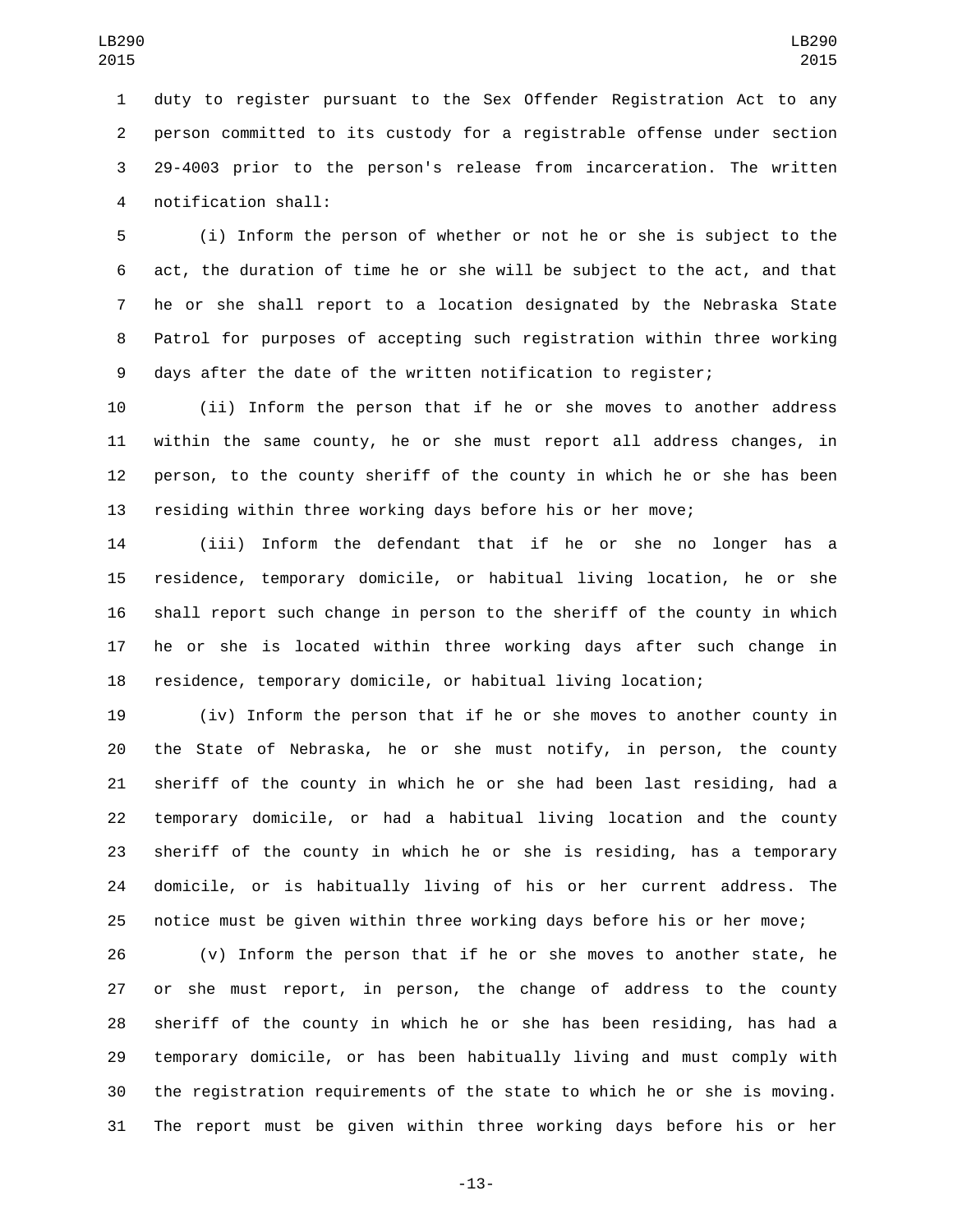1 move;

 (vi) Inform the person that he or she shall (A) inform the sheriff of the county in which he or she resides, has a temporary domicile, or is habitually living, in person, of each educational institution at which he or she is employed, carries on a vocation, or attends school, within three working days after such employment or attendance, and (B) notify the sheriff of any change in such employment or attendance status of such person at such educational institution, within three working days after 9 such change;

 (vii) Inform the person that he or she shall (A) inform the sheriff of the county in which the employment site is located, in person, of the name and address of any place where he or she is or will be an employee, within three working days after such employment, and (B) inform the sheriff of the county in which the employment site is located, in person, 15 of any change in his or her employment;

 (viii) Inform the person that if he or she goes to another state to work or goes to another state as a student and still resides, has a temporary domicile, or has a habitual living location in this state, he or she must comply with the registration requirements of both states;

 (ix) Inform the defendant that fingerprints, palm prints, a DNA sample if not previously collected, and a photograph will be obtained by any registering entity in order to comply with the registration 23 requirements;

 (x) Inform the defendant of registry and verification locations; and (xi) Inform the defendant of the reduction request requirements, if 26 eligible, under section 29-4005.  $\div$ 

 (xii) Inform the defendant that he or she must provide a list to all sheriffs with whom he or she must register of all email addresses, instant messaging identifiers, chat room identifiers, global unique identifiers, and other Internet communication identifiers that the defendant uses or plans to use, all domain names registered by the

-14-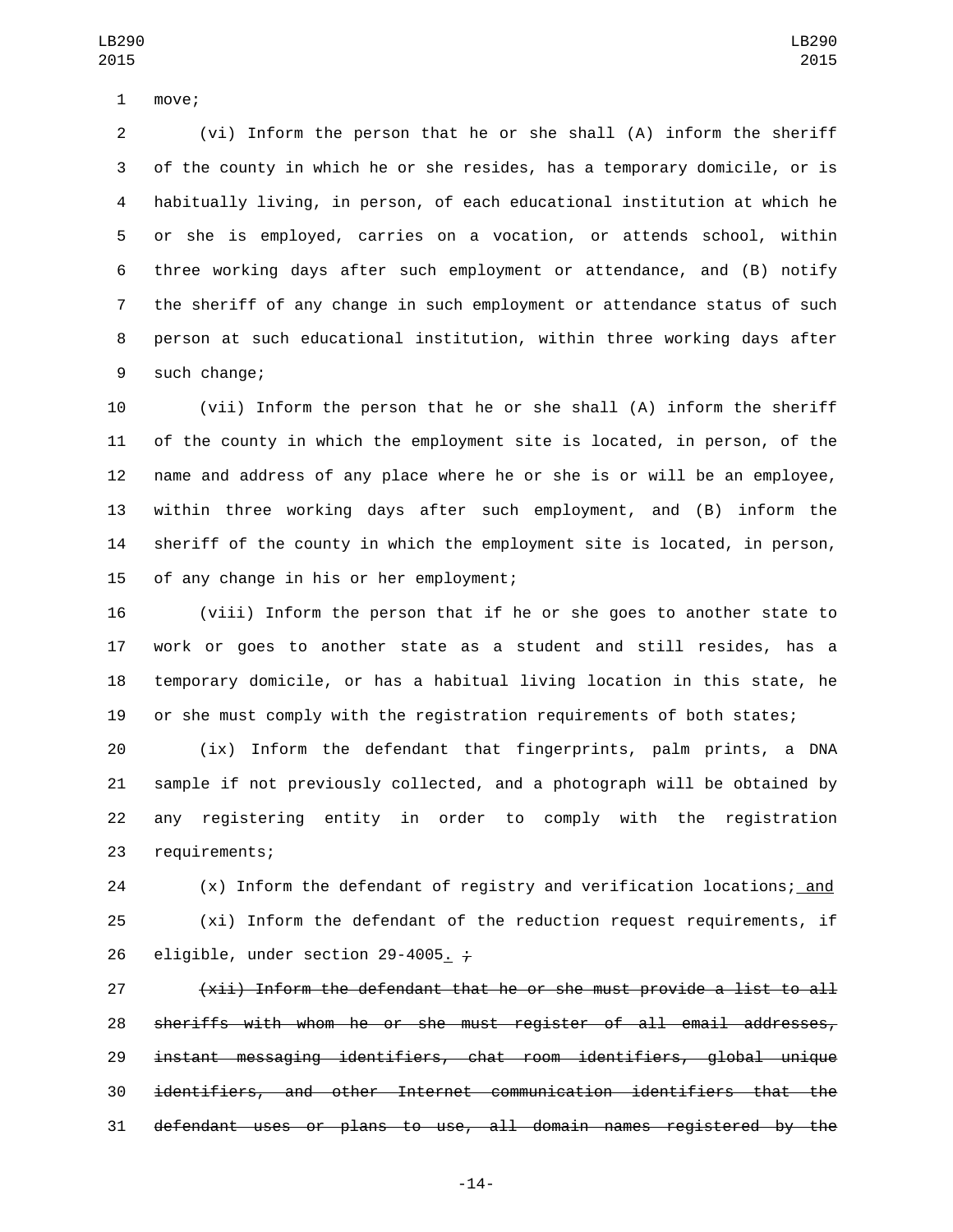defendant, and all blogs and Internet web sites maintained by the defendant or to which the defendant has uploaded any content or posted any messages or information;3 (xiii) Inform the defendant that he or she is required to inform the sheriff with whom he or she is required to register of any changes in or additions to his or her list of email addresses, instant messaging

 identifiers, chat room identifiers, global unique identifiers, and other Internet communication identifiers that the defendant uses or plans to use, all domain names registered by the defendant, and all blogs and Internet web sites maintained by the defendant or to which the defendant has uploaded any content or posted any messages or information, in writing, by the next working day after such change or addition; and

 (xiv) Inform the defendant that throughout the applicable registration period, if applicable, he or she is prohibited from accessing or using any Internet social networking web site or any instant messaging or chat room service that has the likelihood of allowing the defendant to have contact with any child who is under the age of eighteen years if the defendant has been convicted and is currently being 19 sentenced for:

(A) Kidnapping of a minor pursuant to section 28-313;

 (B) False imprisonment of a minor pursuant to section 28-314 or  $22 \quad 28 - 315$ ;

 (C) Sexual assault in the first degree pursuant to subdivision (1) 24  $\left\{ \epsilon \right\}$  of section 28-319 or sexual assault of a child in the first degree 25 pursuant to section  $28-319.01$ ;

 (D) Sexual assault of a child in the second or third degree pursuant 27 to section 28-320.01;

(E) Incest of a minor pursuant to section 28-703;

 (F) Visual depiction of sexually explicit conduct of a child 30 pursuant to section 28-1463.03 or 28-1463.05;

(G) Knowingly possessing any visual depiction of sexually explicit